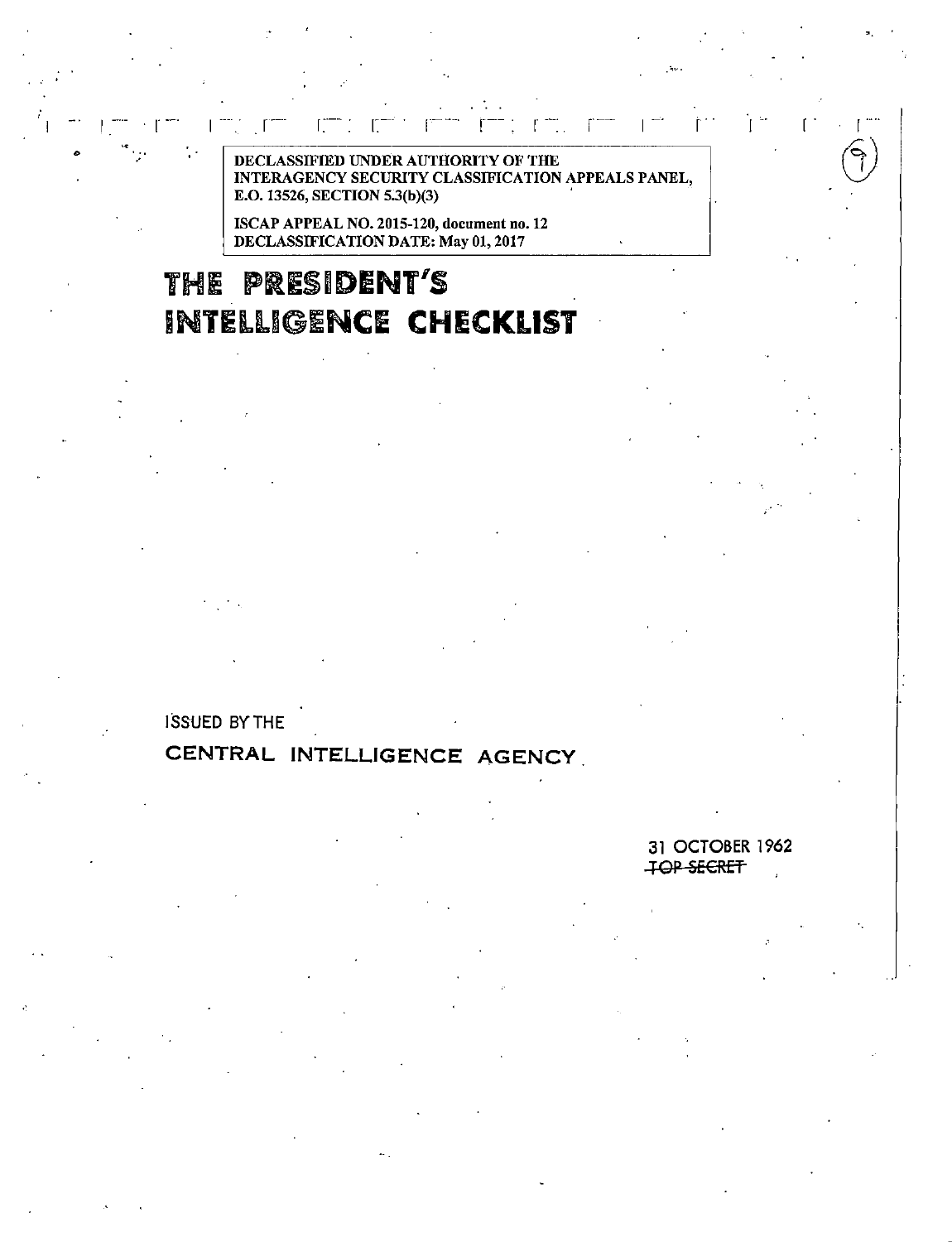1. Cuba-UN

T

a. U Thant's conversation with Castro yesterday went badly. Thant's military adviser. telephoned UN headquarters from Havana last night that the Cubans refuse any form of inspection or any foreign presence in their territory.

I . .1 . .1

b. U Thant hopes to shake them out of this position in' a further meeting this morning. If not, he may call a Security Council meeting for Thursday to seek more guidance.

c. Cuban propaganda themes yesterday strong.ly suggest that Castro is insisting that his "five points" be injected into UN discussions.

d. Castro has scheduled a major speech for tomorrow.

e. Mikoyan arrives in Havana tomorrow at the head of a Soviet delegation which is scheduled to depart Moscow in the early hours via.Prestwick and Gander. Clearances for the IL-18 have been given.

f. Gromyko told Ambassador Koh-<br>ler yesterday the USSR desires to reach agreement as quickly as possible on the basis of the President's  $ex$ change of letters with Khrushchev.

(Cont'd)

·'.

 $\| \cdot \|$ 

For The President Only <del>. Top Secret</del>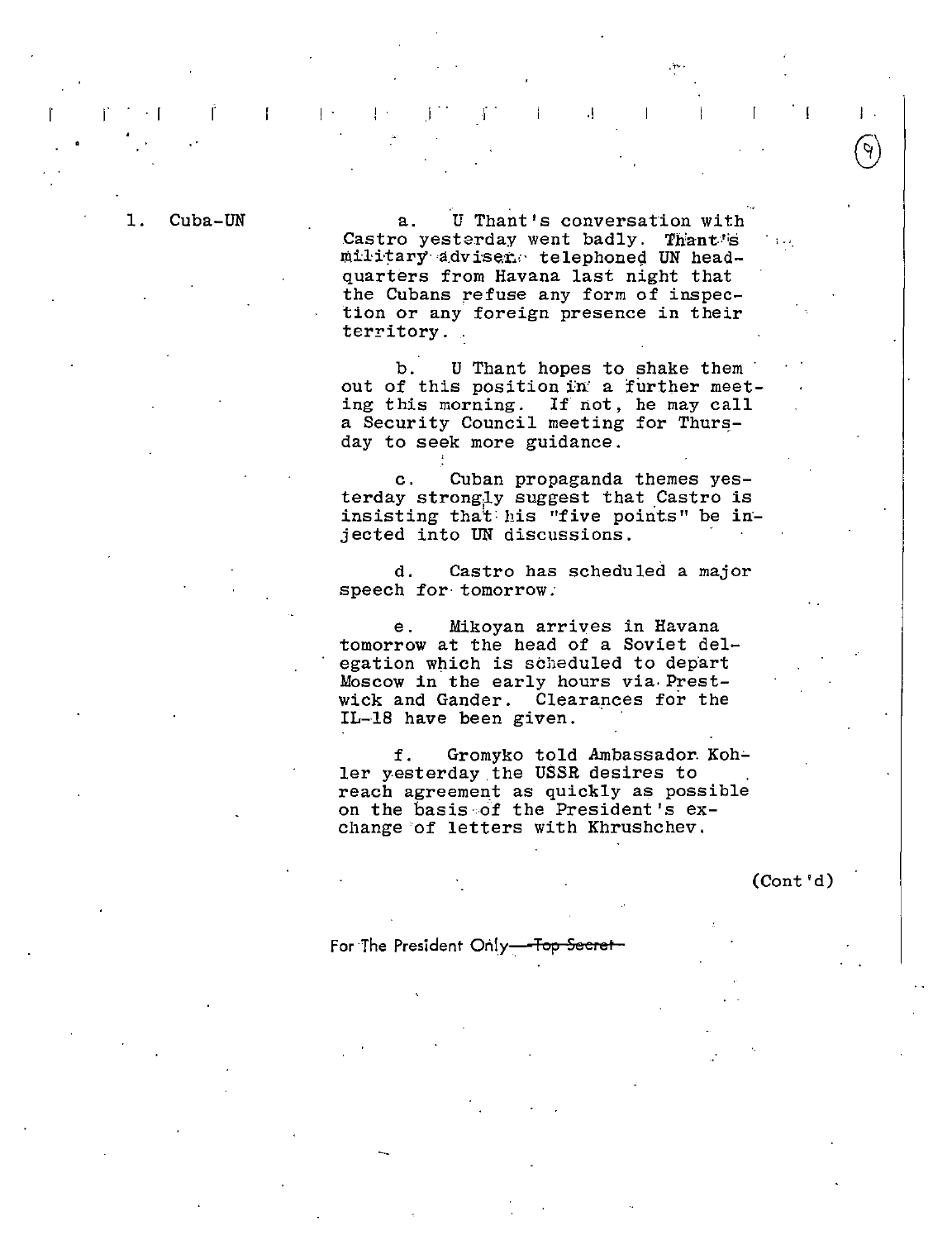g. In a similar vein, Kuznetsov, all smiles in New York, told Ambassador Stevenson he was very pleased at our acceptance of· the International Red Cross to carry out inspection.

 $r \equiv r \pmod{r}$  . In a set of  $r$ 

·""·

 $N$ coming h. It is *crear*, however, that what Moscow has in mind is some sort of inspection of **VER** ships during or possibly afferminating and no inspection at the sites until after they are vacated. .(The Soviets say this will· take one to two weeks.)

i. Soviet stickiness on this derives from Moscow's long-standing insistance in general disarmament discussions that there can be no· inspection over armaments, only over disarmament and then only after disarmament is completed.

j. Soviet officials at the UN, j. Soviet officials at the UN,<br>meanwhile, are busily fostering among the neutral delegations the idea that the Cuban crisis shows the. dangers· to world peace that arise from all foreign bases.

k. The thought is falling on fertile soil, and pressure will build up for liquidation of all foreign<br>bases. In line with this the Sovi In line with this the Soviets are saying Castro is prefectly right in his demand that we evacuate Guantanamo.

For The President Only-Top Secret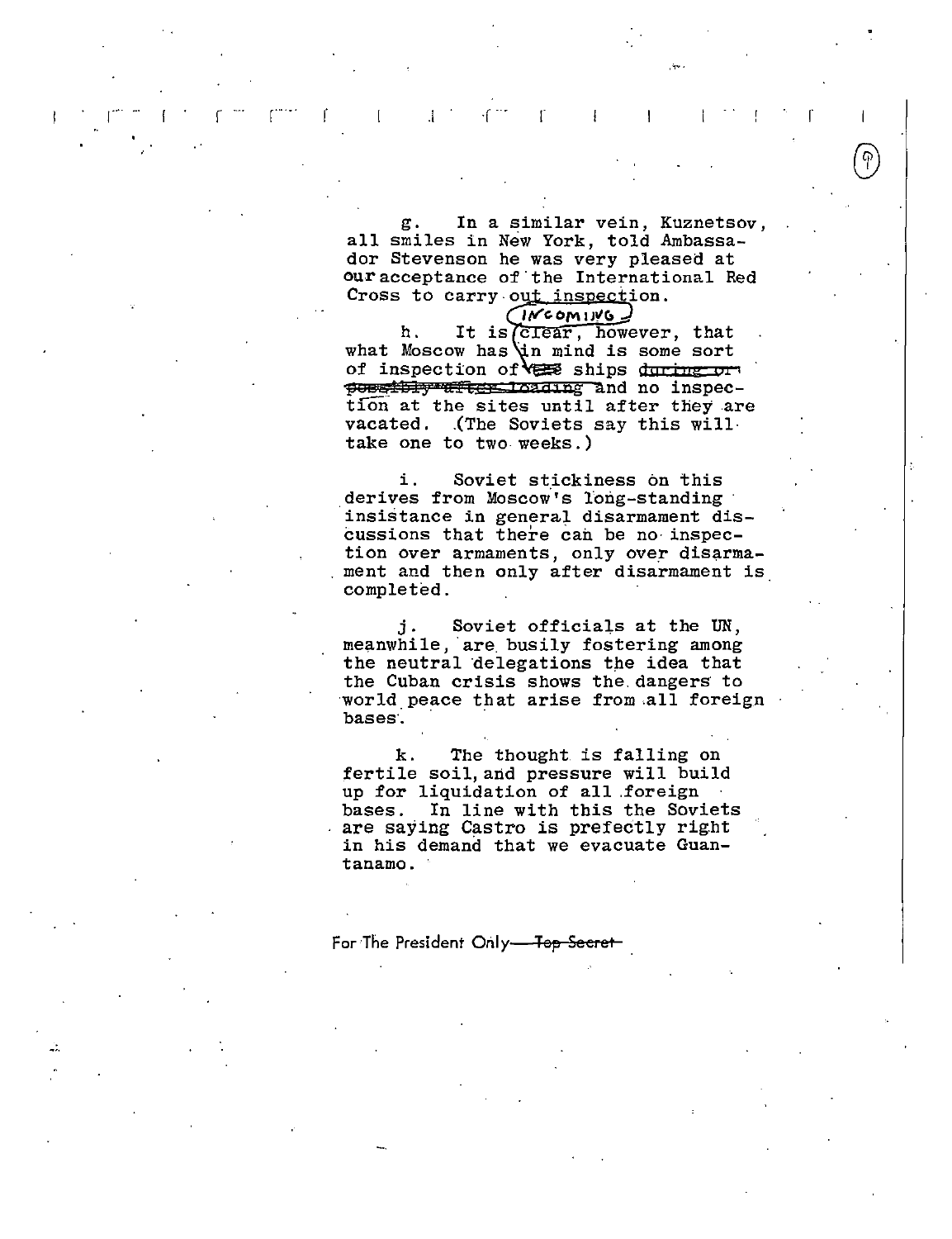$2.$  Cuba--Missile Sites

 $r$  . If  $r$  is a set of  $r$ 

a. Though disappointing in quality, Monday's photography shows that as of mid-afternoon that day no deftnite steps towards dismantling or vacating the sites had been taken.

 $\mathbf{f}^{\mathbf{a}}$ 

 $\mathbf{I}$ 

 $\circ$ b. Cabling, for example, which we would expect to see removed first, remains in place at each of the sites.<br>In several instances, however, the missile erectors have been moved away from the launch area.

c. At both the Sagua La Grande and San Cristobal MRBM sites there is evidence that some construction work took place during the interval between Saturday's coverage and that of Monday afternoon.

d. Camouflage and concealment work continues as well.

 $3.$   $Cuba--$ Bloc Shipping

a. The Soviet tanker Grozny and cargo ship Belovodsk remain near the quarantine line.

b, The Belovodsk may still be dead in the water, but the Grozny resumed its voyage a few hours ago.

c. Four other Soviet tankers and· four other cargo ships (including one Czech) are still under way en route.

For The President Only-<del>Top Secret</del>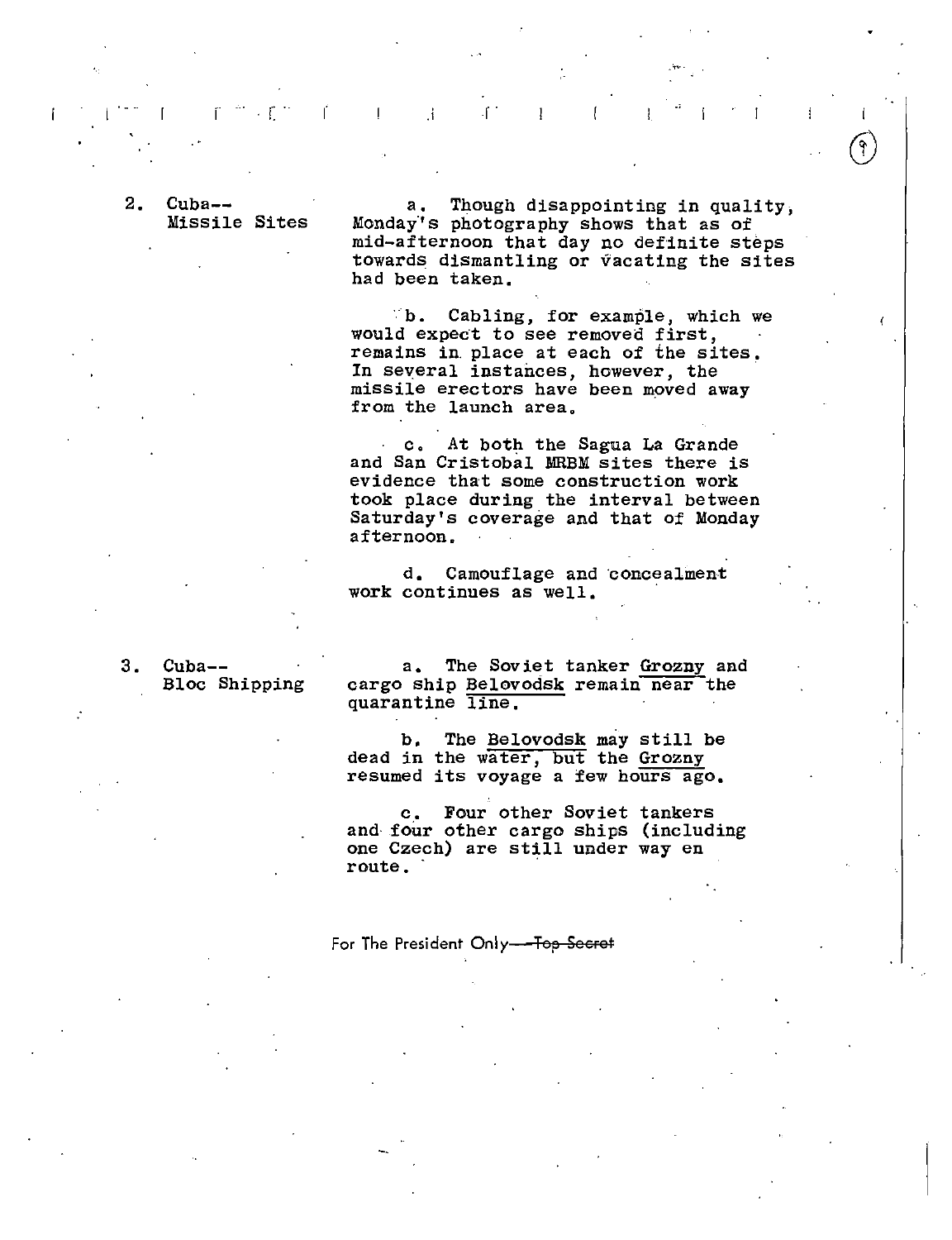#### **NATO** 4.

a. We were given a strong vote of confidence in Monday's NATO Council meeting for the President's handling of the Cuban crisis.

 $\bar{J}$ 

A congratulatory stateb. ment by Belgium's De Staercke received unanimous support.

The role call showed  $\mathbf{c}$ . full support for our insistance on removal of the missiles before negotiations, our rejection of a bargain over bases in Turkey, and our expression of willingness to pursue negotiations on a broad range of problems when the dust over Cuba settles.

Spaak noted that the d. way Latin American countries stood up to be counted with us made a strong impression in Europe and, undoubtedly, on the Soviets as well.

For The President Only-Top Secret-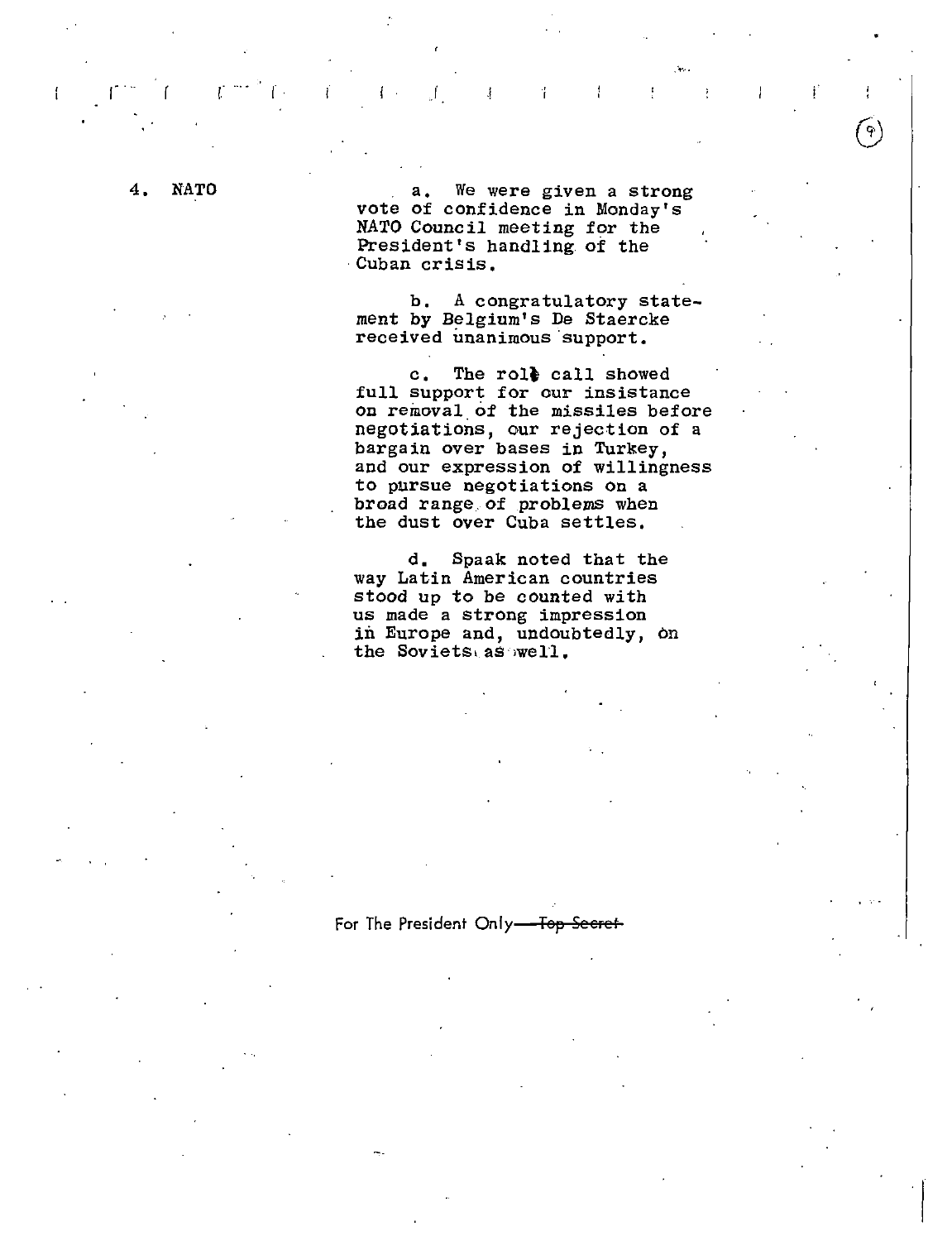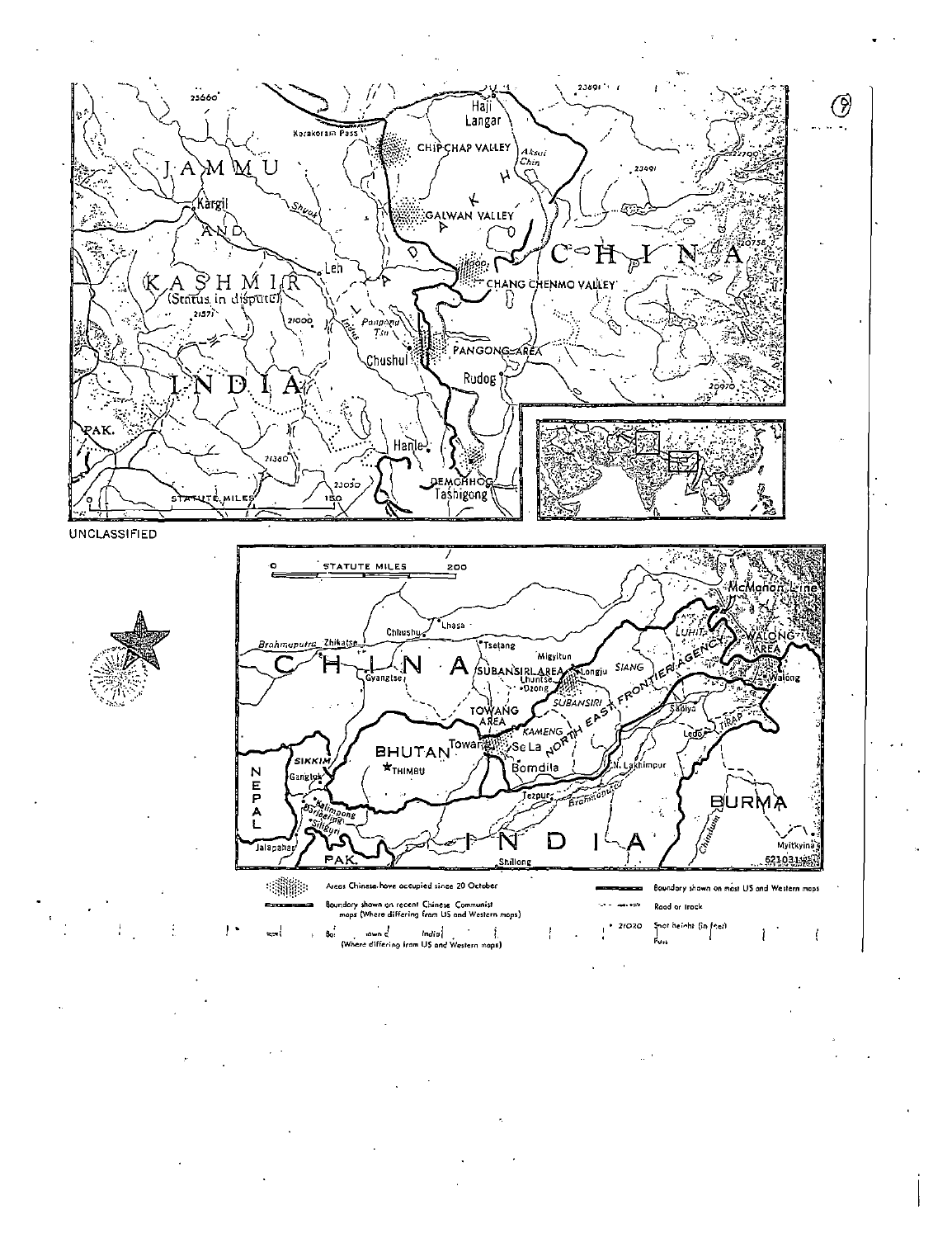5. India -Communist China

 $a_{\bullet}$ The fighting has let up as the Chinese consolidate their supply lines, possibly in preparation for pushing on to the new reinforced Indian defensive positions.

-1

Å.

-f

b. Press reports that Indian forces went on the offensive were meant for consumption by the Indian public which is now becoming aware of the magnitude of Indian losses.

Public anger focuses on the  $\mathbf{c}$ . Defense Minister, and Ambassador Galbraith gives him no more than another week in the job.

 $.6.$ Congo

50X1, E.O.13526

a. Dr. Bunche has returned to New York from his Congo survey reporting no progress, and the UN evidently now intends to resort to military force.

 $<sub>b</sub>$ .</sub> the UN now plans to move all of its forces into South Katanga to force a definite settlement of the problem before December's "final deadline."

> $(Cont'd)$ 50X1, E.O.13526

For The President Only-Top Secret-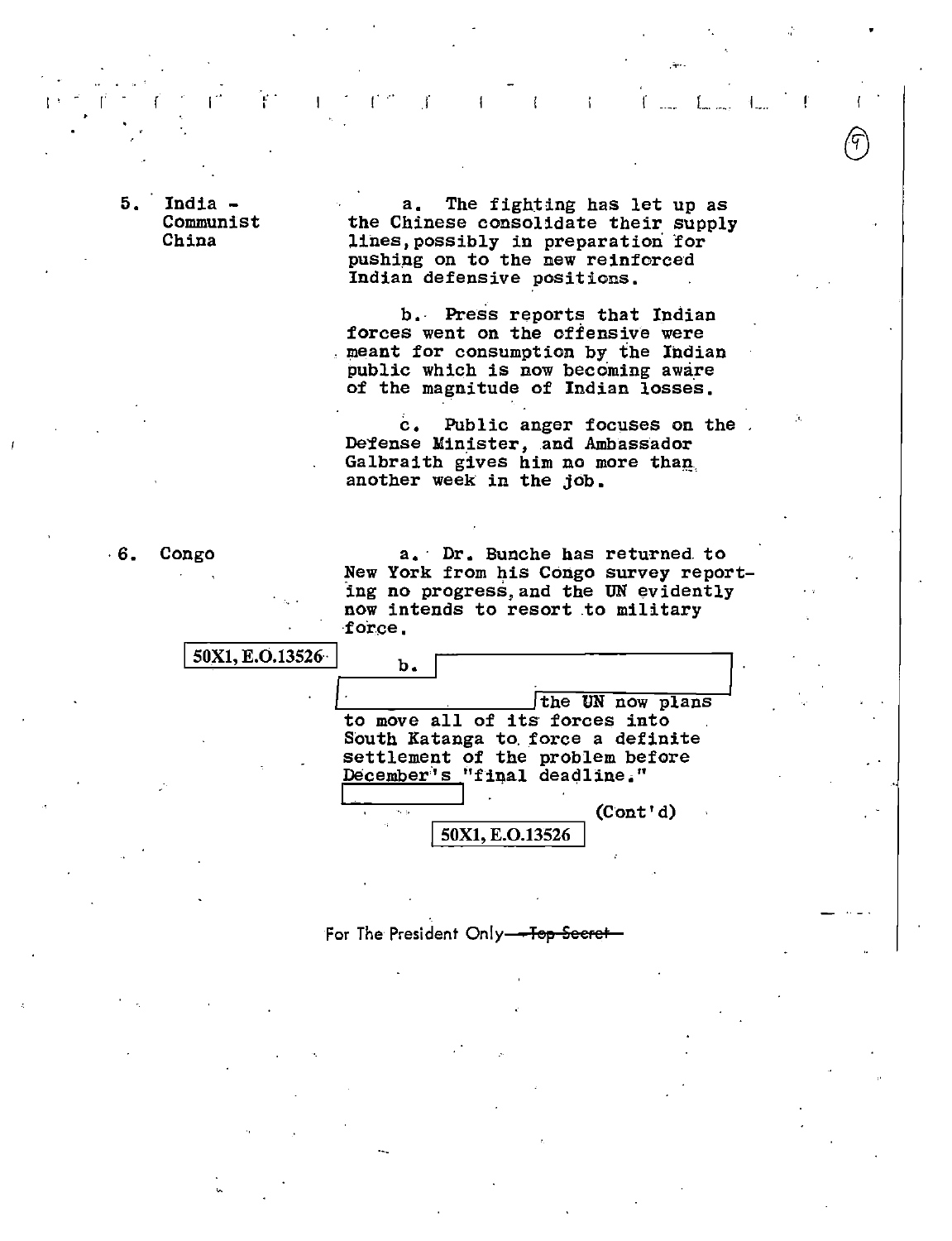c. To this end, UN officials are now seeking additional equipment, including jet aircraft, transports and napalm and are counting on the arrival of three Indonesian paratroop battalions at the end of next month.

.i. the interaction of  $\mathcal{I}^{\mathcal{A}}$  . In the interaction of  $\mathcal{I}^{\mathcal{A}}$  ,  $\mathcal{I}^{\mathcal{A}}$  ,  $\mathcal{I}^{\mathcal{A}}$  ,  $\mathcal{I}^{\mathcal{A}}$  ,  $\mathcal{I}^{\mathcal{A}}$  ,  $\mathcal{I}^{\mathcal{A}}$  ,  $\mathcal{I}^{\mathcal{A}}$  ,  $\mathcal{I}^{\mathcal{A}}$  ,  $\mathcal{I}^{\mathcal{A}}$ 

7. Laos a. Ambassador Unger doubts that pressure from Souvanna, the ICC, or Moscow (if indeed it can be obtained) will be effective in removing the North Vietnamese from Laos.

> ) b. He reasons that the corridor into South Vietnam is too important to the Vietnamese and that if they· had intended to leave, they would have had every reason to do so before the deadline.

c. He feels, therefore, that de :facto partition is inevitable and argues that Phoumi's forces must not be undermined to the degree that they could not provide a mainstay for Souvanna in these circumstances.

 $d.$  We are told that only some 2000 of the 7000 neutralist regulars couid be counted on to support Souvanna. Most lof the rest·have been won over by the Pathet Lao.

For The President Only ) **Tep Seeret** 

attached<br>Bundy eshif<br>Forvecket

Loor ष्ठ १८ ५

 $\mathbf{L}$ 

Ţ

.•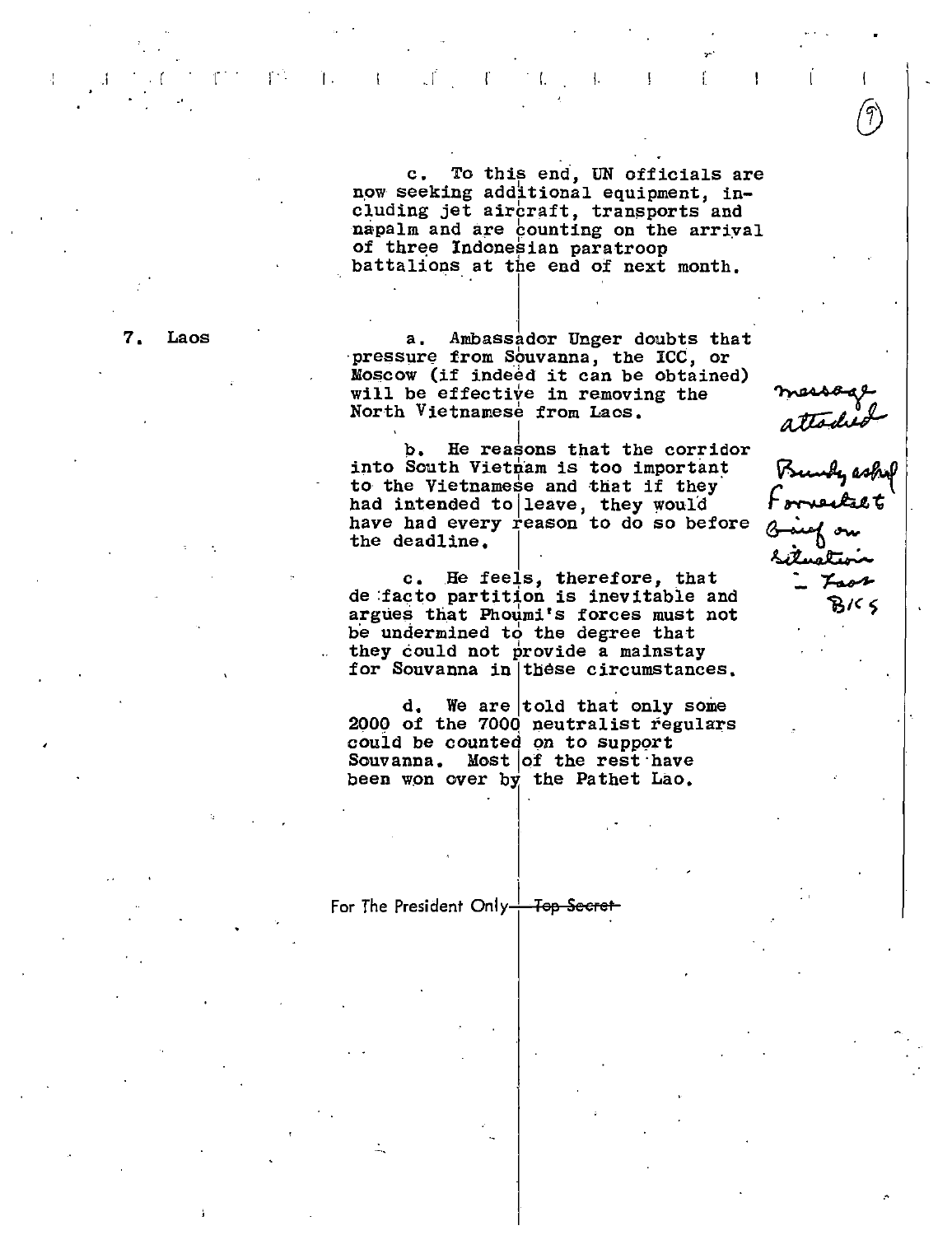8. Yemen a, Revolutionary troops are pecking away at remaining hard core royalist tribes. but are meeting stubborn resistance.  $\cup$ 

b; UAR Field Marshal Amer, after a three-day inspection trip to Yemen, reported on Sunday that the general situation was excellent but noted that a continuing buildup in Saudi Arabia portended tougher' going. Accordingly, he has ordered defensive preparations and formation of guerrilla units to operate in the border area.

 $\Gamma$ ,  $\Gamma$  ,  $\Gamma$  ,  $\Gamma$  ,  $\Gamma$  ,  $\Gamma$  ,  $\Gamma$  ,  $\Gamma$ 

c. Meanwhile, aid for Sana continues to arrive, notably another UAR ship with some 1200 more men (total now 4000) and eight Soviet transports with military supplies which flew from Moscow to Cairo last weekend.

#### 50X1, E.O.13526

9. Cambodia, a. Sihanouk will be distributing in a few days his draft of an international agreement to ensure Cambodia's neutrality.

> b. Presumably it will be unchanged from the draft a\_pproved by the National Assembly last week. ·

c.. This.calls for withdrawal of all foreign military assistance groups, although the French training mission may be retained for awhile.

(Cont'd)

For The President Only-Tep Secret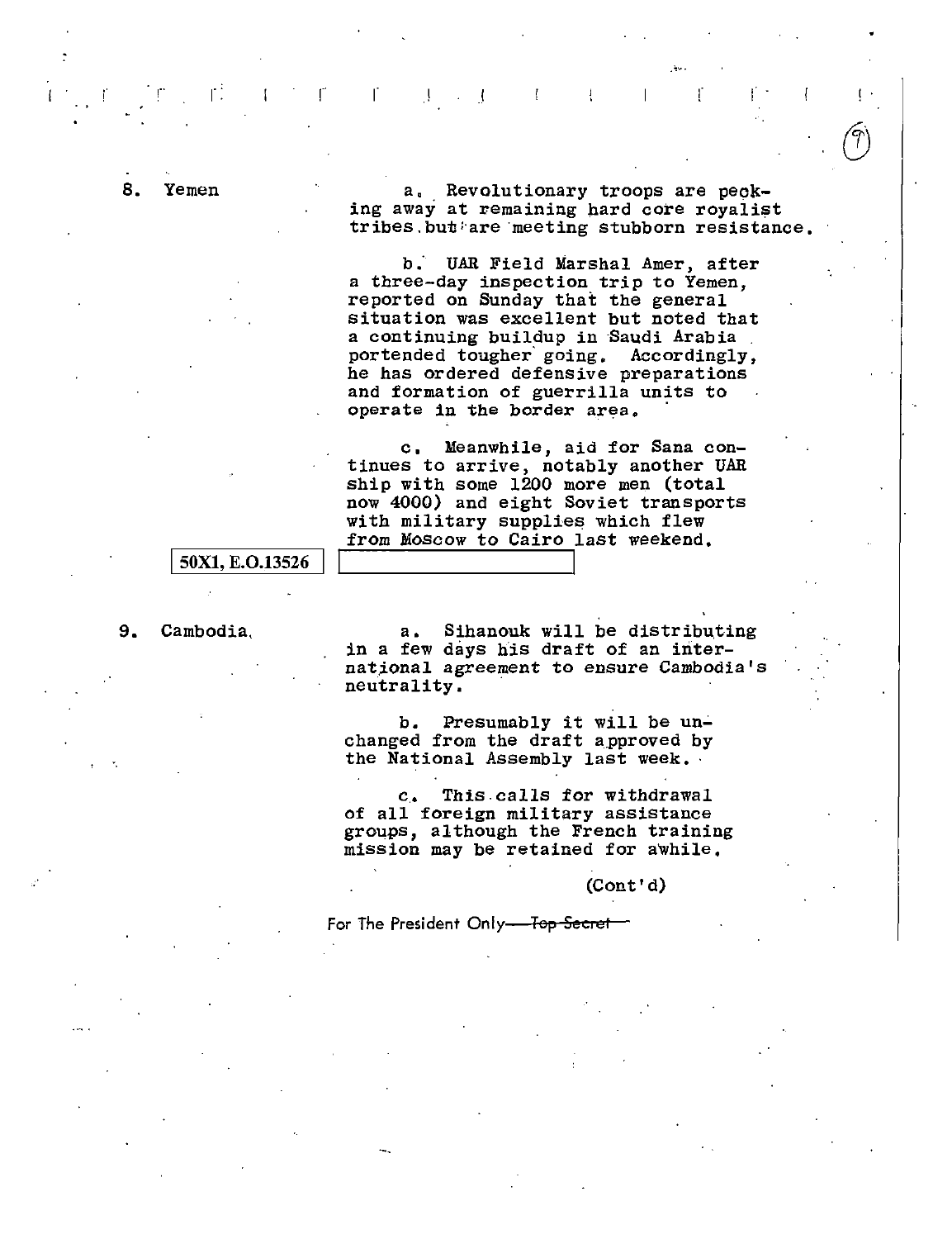d. His military leaders have expressed to us their concern over the threatened loss of western military assistance, but this is<br>evidently not shared by Sihanouk.

T.

 $\mathcal{L}$ 

 $\mathbf{f}$ 

Æ

 $\mathcal{A}^{\mathcal{A}}$ 

r

 $\mathbf{r}$ 

 $\mathbf{f}$ 

-ť

9

e. He told Ambassador Sprouse that his policy of partial neutrality<br>had not given Cambodia the security it needs, and he is determined now to seek it through "internationalization" on the Laos pattern.

For The President Only-Top Secret-